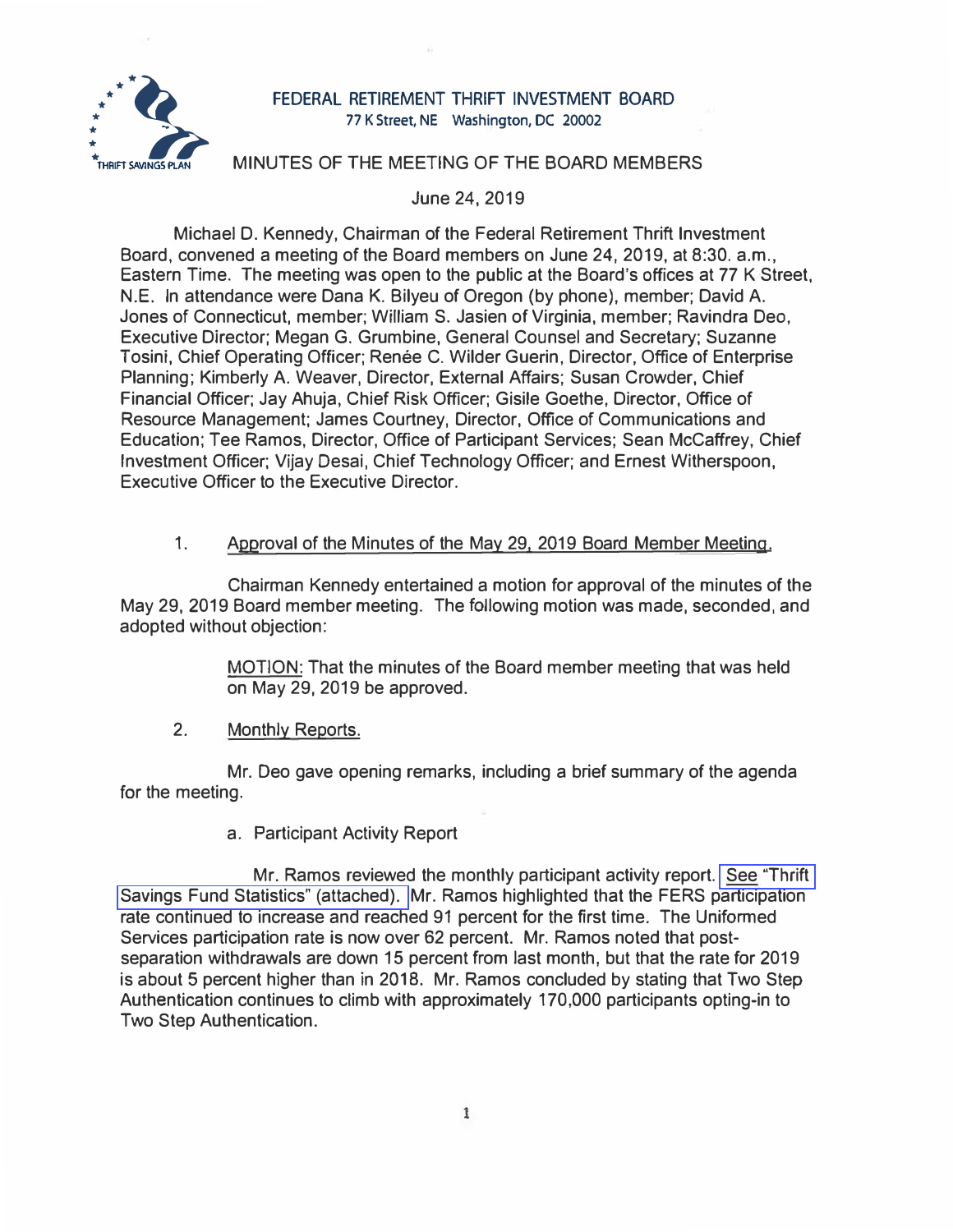### b. Monthly Investment Performance Report

Mr. McCaffrey reviewed the monthly investment performance report. See "May 2019 Performance Review - G, F, C, S, I, and L Funds" (attached). Mr. McCaffrey noted that for the month of May, performance for the F and C Funds was in line with indices. The S Fund underperformed the index by three basis points, primarily as a result of securities sampling. The I Fund outperformed the International Index by 12 basis points, primarily as a result of tax effect.

For the year to date, the F, C, and S Funds were in line with the Funds' respective indices. Performance for the I fund was 34 basis points higher than the International Index, primarily due to tax effect.

Mr. McCaffrey noted that trade tensions dominated headlines in May. generating fears of a global economic slowdown which prompted investors to shift away from equities in favor of fixed income. This shift impacted large-, mid-, and smallcapitalization stocks in the United States, leading to declines in the C and S Funds. Large capitalization stocks in international developed markets also fell, causing the I fund to post a loss. Mr. McCaffrey stated that conversely, the F Fund had gains thanks to falling interest rates. Lastly, Mr. McCaffrey noted that all the L Funds posted negative returns.

For the month of June through Friday the 22nd's close, the C, S, and I Funds are up by 7.34 percent, 6.09 percent, 5.24 percent, respectively. The F Fund is also up by 0.82 percent.

Lastly, Mr. McCaffrey addressed an increase in inter-fund transfer activity. Mr. McCaffrey explained that in May, some equity-holding participants moved towards the safety of the G Fund. Mr. McCaffrey cautioned against over-emphasizing the importance of the change because the percentages are very small, and over 99 percent of assets did not move.

c. Legislative Report

Ms. Weaver provided an update on H.R. 2553, a bill that would have required the Chairman to serve as a fiduciary on another board. She has spoken to staff of the sponsor of the bill who has indicated that this requirement will be removed.

Ms. Weaver noted that the House and Senate are moving forward with their respective Department of Defense authorization bills. However, there is nothing in the bills that makes a change to the Blended Retirement System.

In response to a question from Member Jasien, Ms. Weaver discussed the status of H.R. 1994, the SECURE Act. Ms. Weaver explained that the bill was currently stalled in the Senate.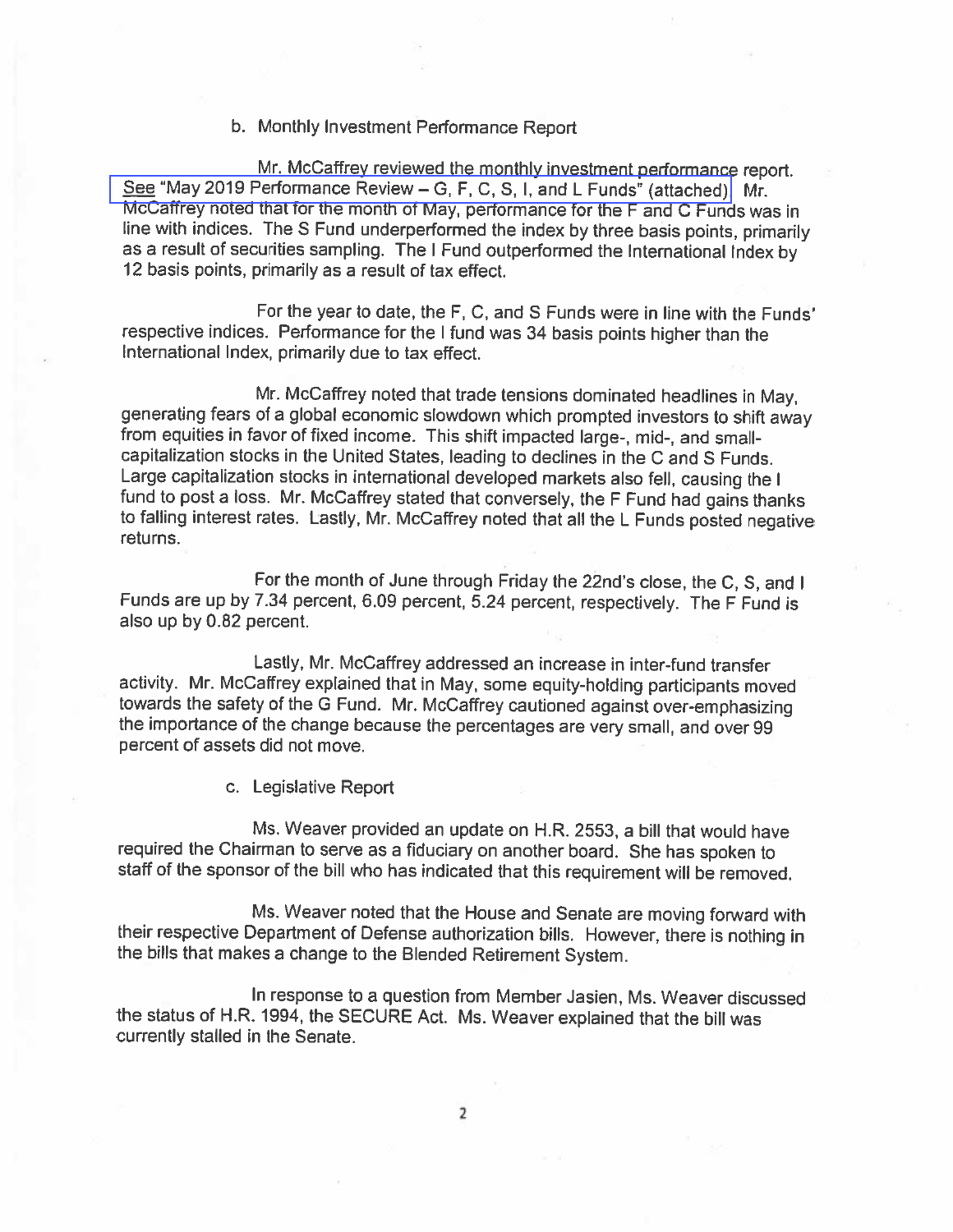#### $3<sub>1</sub>$ **Quarterly Vendor Risk Assessment.**

Mr. Ahuja presented a quarterly update on the risk exposure from the Agency's key vendors. See "Quarterly Vendor Risk Assessment - 1<sup>st</sup> Quarter Calendar Year (CY) 2019" (attached). Mr. Ahuja explained that this assessment examines the vendors' financial health, operational and reputational credit, as well as other factors that could affect the vendors' ability to provide services to the Agency. Mr. Ahuja informed the Board that based on his office's analysis, there is no indication that any of the vendors will be unable to fulfill their contractual obligations to the Agency.

#### $4.$ **Enterprise Risk Management Update.**

Mr. Ahuja presented the Board with the semi-annual Enterprise Risk Management Update. See "Enterprise Risk Management (ERM) Update" (attached).

Mr. Ahuja explained that the Agency had previously identified and ranked 21 agency-level risks. Of the 21 risks identified, five risks were categorized as high, eight were categorized as medium-high, and eight were categorized as medium. Mr. Ahuja reiterated that the Agency had made the decision to focus on the five risks that were rated as high.

Since the last update, the Office of Enterprise Risk Management (OERM) has worked with risk owners to develop Risk Treatment Plans for the identified high risks. Mr. Ahuja also emphasized that his office has refined its methodology and collaborated with other offices to mature the Enterprise Risk Management Program.

Mr. Ahuja provided a status update on the top five risks: (1) Information Security, (2) Disaster Recovery, (3) Business Continuity, (4) Insider Threat Management, and (5) TSP Fraud. For each risk, Mr. Ahuja provided the current risk score, the status of the Risk Treatment Plan, and the future risk score-the anticipated risk score as of the end of calendar year 2019.

For Information Security, Mr. Ahuja stated that the risk remains high, that the Risk Treatment Plan is on-target, and that the future risk score is high. Mr. Ahuja emphasized a number of improvements, including encrypting data in transit, endpoint security, issuance of Authority to Operate (ATO) for the Identity, Credential, and Access Management function, and partnering with DHS to implement the Continuous Diagnostics and Mitigation (CDM) Program. Chairman Kennedy asked when the Agency could expect to see a lower risk score for this metric. Mr. Ahuja explained that because of evolving technology as well as changing threats, he expects that this will continue to remain a high risk for the next two years.

For Disaster Recovery, Mr. Ahuja stated that the current risk is high, the Risk Treatment Plan is delayed by four or more months, and the future risk score is high. Mr. Ahuja explained that the Risk Treatment Plan was delayed due to a change in disaster recovery strategy. Mr. Ahuja emphasized that there have still been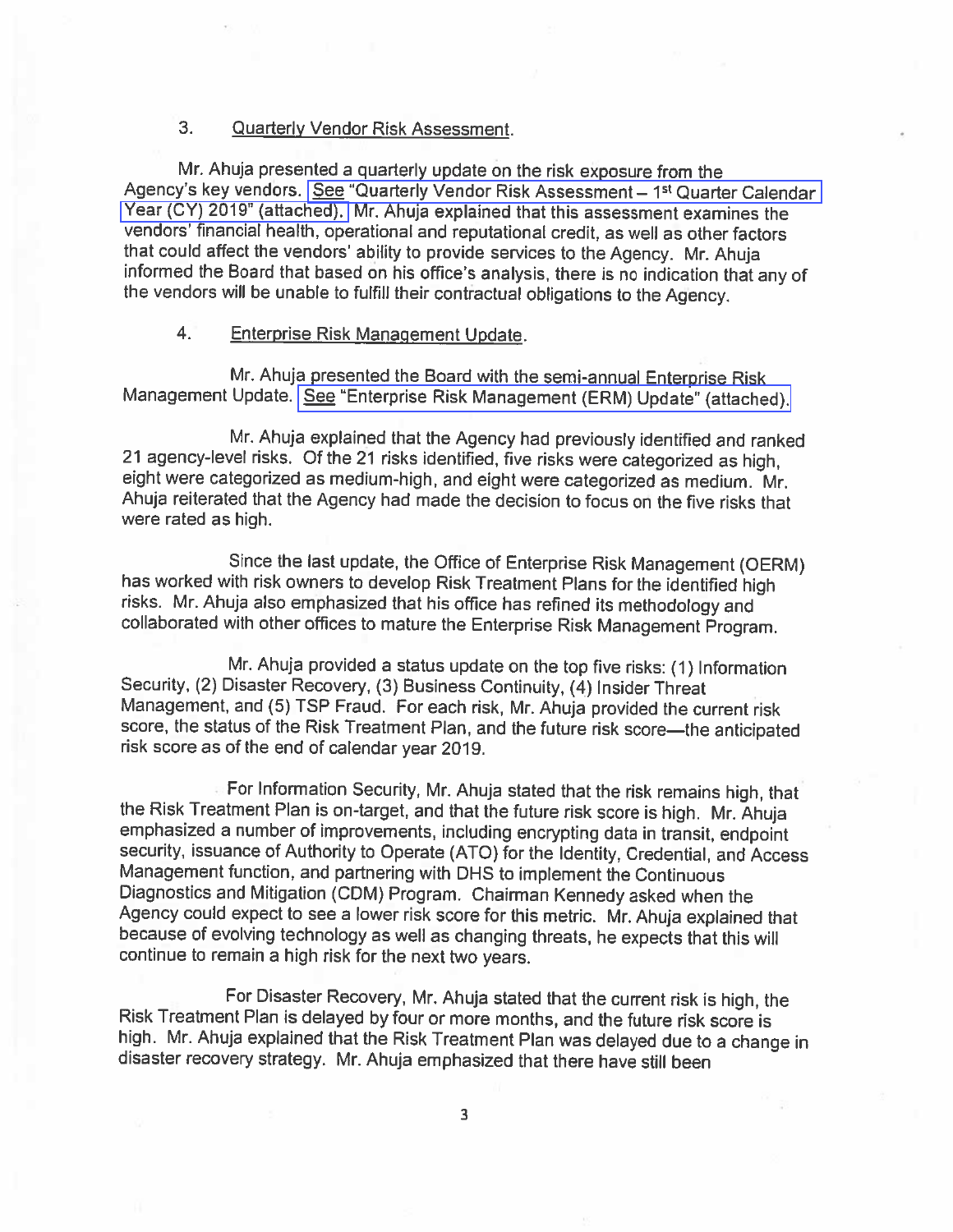improvements, including purchasing additional bandwidth for both data centers and completing the storage replacement/upgrade at the alternate data center.

For Business Continuity, Mr. Ahuja noted that the current risk score is high, the Risk Treatment Plan is delayed by four or more months, and the future risk score is high. Mr. Ahuja explained that the Risk Treatment Plan for Business Continuity was delayed due to its dependence on the Disaster Risk Recovery Treatment Plan. Mr. Ahuja described relevant accomplishments, including creating a Business Continuity Plan, policy and procedures, and business impact analysis.

For Insider Threat Management, Mr. Ahuja stated that the current risk score is high, the Risk Treatment plan has encountered some delay, and the future risk score is medium-high. Mr. Ahuja noted that there was some delay in the Risk Treatment Plan but stated that the Agency is confident this will not impact the completion of the project. Mr. Ahuja informed the Board that the Agency has created a formal project and working group, members of the working group have completed necessary training, and the program has finalized a charter.

For TSP Fraud, Mr. Ahuja stated that the current risk score is high, the Risk Treatment Plan is on target, and the future risk score is medium-high. Mr. Ahuja emphasized that the Agency has undertaken a number of remedial activities including implementing two-factor authentication and enhancing the escalation and reporting process from the contact centers.

Mr. Ahuja concluded by noting ongoing key initiatives. First, the Agency is promoting a more risk-aware culture through training and workshops. Second, the Agency will conduct a Calendar Year 2020 Risk Assessment. Lastly, the Agency will promote Risk Appetite Statements issued earlier to help inform risk ranking and risk treatment plans.

Member Jasien asked Mr. Ahuja if he believes the Agency is making progress creating a more risk-aware culture. Mr. Ahuja responded that he believes that risk awareness is starting to embed into the culture at the Agency. Member Jones asked if the Agency was seeing progress with the other 16 identified risks. Mr. Ahuja explained that the focus for OERM has been on the high risks. Remediating the high risks is centralized through OERM, but the Agency continues to work on the other identified risks at the office-level.

#### 5. Internal Audit Update.

Mr. Virgil Savage, of OERM presented the results of the 2018 OMNI applications audit. See "Internal Audit Presentation" (attached). The objective of the audit was to determine the sufficiency of the OMNI application's controls and an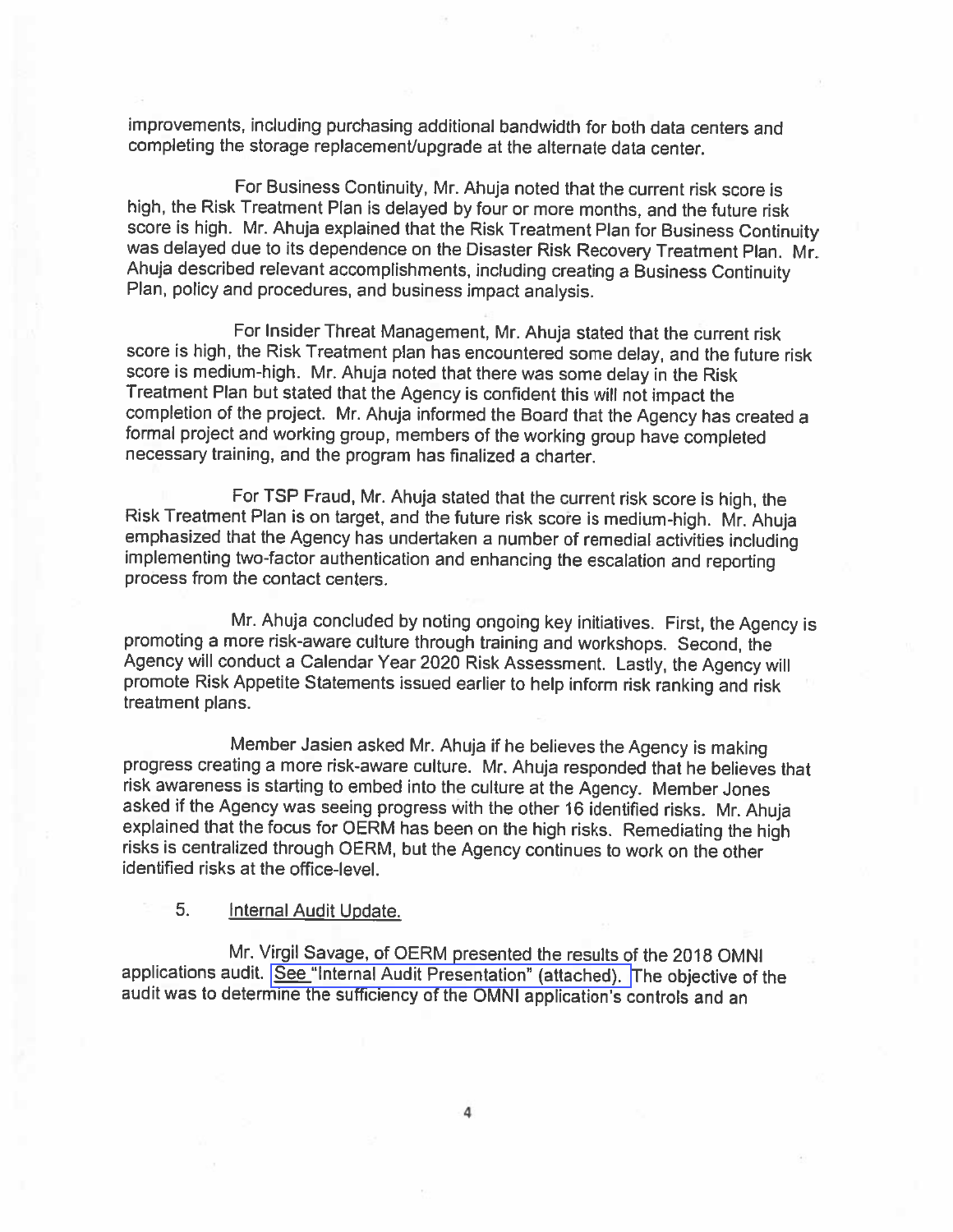evaluation as to whether the controls comply with the appropriate regulations, laws, policies, and procedures.

The audit resulted in 10 audit findings and 10 recommendations. The Office of Technology Services (OTS) non-concurred with nine findings and partially concurred with one finding. Mr. Desai explained that unexpected circumstances led to the high level of non-concurrences and that the Agency is confident that they have the processes and related artifacts to address the auditor's findings. Mr. Desai requested permission from the Board to redo the audit.

The following motion was made, seconded, and adopted without objection:

> MOTION: Motion to amend the 2019 internal audit schedule to redo the OMNI audit and to provide a final report to the Board by March of 2020.

#### 6. Independent Verification and Validation Update.

Mr. Adil Khan and Ms. Jennifer Walker of Kearney & Company (Kearney) presented an update on the Agency's Independent Verification and Validation (IV&V) effort. See "FRTIB Independent Verification and Validation (IV&V) Initiative" (attached). Mr. Khan explained that the objective of the effort was to provide an independent verification and validation of 14 audit findings that had been determined to be closed by the Agency.

Kearney reviewed 14 audit closure packages and found that all the packages were missing some relevant support and explanation. Fourteen packages were sent back to OERM and to the relevant program office to update and enhance the evidence provided in the closure package. Later, the Agency determined that the Agency had non-concurred with one of the findings, so that package was removed from the IV&V effort. The program offices rewrote and resubmitted closure packages for the remaining thirteen findings. Kearney determined that the revised packages adequately addressed the auditor's findings and the packages were closed.

Chairman Kennedy inquired whether Kearney would review additional packages, particularly those from OTS. Mr. Deo explained the process for selecting the packages for review. Mr. Deo then stated that the Agency is in the process of selecting additional findings for Kearney to review and that some of the findings will have a technology focus. Member Jones subsequently requested that when selecting packages for review, that those with higher levels of risk are prioritized.

#### $7.$ **Office of Investments Annual Report.**

Mr. McCaffrey presented the Office of Investments Annual report. See "Office of Investments Annual Review" (attached). Mr. McCaffrey noted that the Office of Investments (OI) has six key activities: (1) investment policies and procedures; (2) L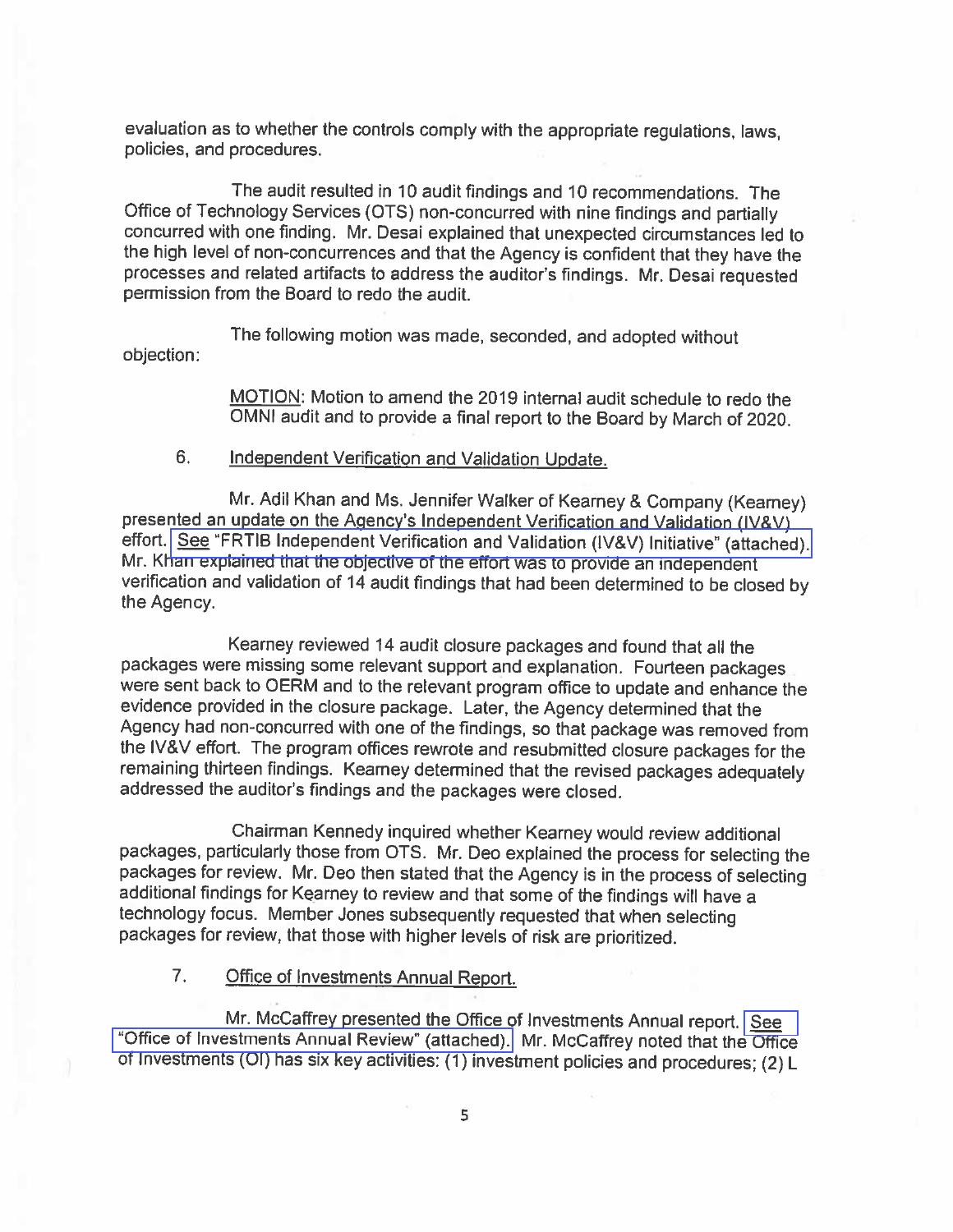Fund asset allocation strategies; (3) oversee investment management services, including securities lending; (4) ensure funds are invested in accordance with law and applicable policies; (5) provide subject matter expertise; and (6) provide assistance to other offices.

Mr. McCaffrey then discussed how OI has focused its efforts over the past year and half, classified into three guiding themes: execute the vision, operational excellence, and organizational outreach. Mr. McCaffrey explained that the themeexecute the vision—includes transformational investment initiatives such as: F Fund recomplete, L Fund 2018 review and implementations, Multi-Asset Manager RFP, Multi-Asset Manager implementation, I Fund benchmark change, L Fund 2020 Review, and the Five-Year L Funds.

On the second theme, operational excellence, Mr. McCaffrey explained that this goal addresses how the office carries out its responsibilities supervising the investment managers hired by the agency and how the office interacts with other internal or external parties.

The organizational outreach goal refers to how OI carries out its duty to serve as a resource and subject matter expert for other offices within the Agency. Mr. McCaffrey pointed to his office's strong working relationship with the Office of Communications and Education (OCE) and the Office of the Chief Financial Officer (OCFO).

Mr. McCaffrey then discussed the L Funds asset allocation review and explained that after a review conducted with a consultant, the Agency adopted a number of changes to the L Funds. Ol proposed a detailed transition plan to move the glide paths to a higher equity level and a slightly stronger investment in international stocks. Finally Mr. McCaffrey noted that the Agency had chosen to maintain a "to" approach, rather than a "through" approach. Member Jasien asked when OI would revisit the "to" and "through" approaches and Mr. McCaffrey responded that OI would evaluate that issue this year.

Regarding the L Funds Additions project, Mr. McCaffrey stated that the TSP would retire the L 2020 next year and roll it into the L Income Fund. At the same time, the TSP is introducing six new L Funds which will establish L Funds in five-year increments. Mr. McCaffrey noted that the target is to launch the new funds in the third quarter of calendar year 2020.

Mr. McCaffrey informed the Board that the Agency released the Request for Proposal (RFP) for the multi-asset manager on May 31, 2019, as scheduled. The responses to the RFP are due on July 12, 2019. If the project continues as planned, it will be implemented in 2020.

Mr. McCaffrey then explained that OI is working on the benchmark change for the I Fund. Currently the I Fund benchmark is the MSCI Europe, Australasia, and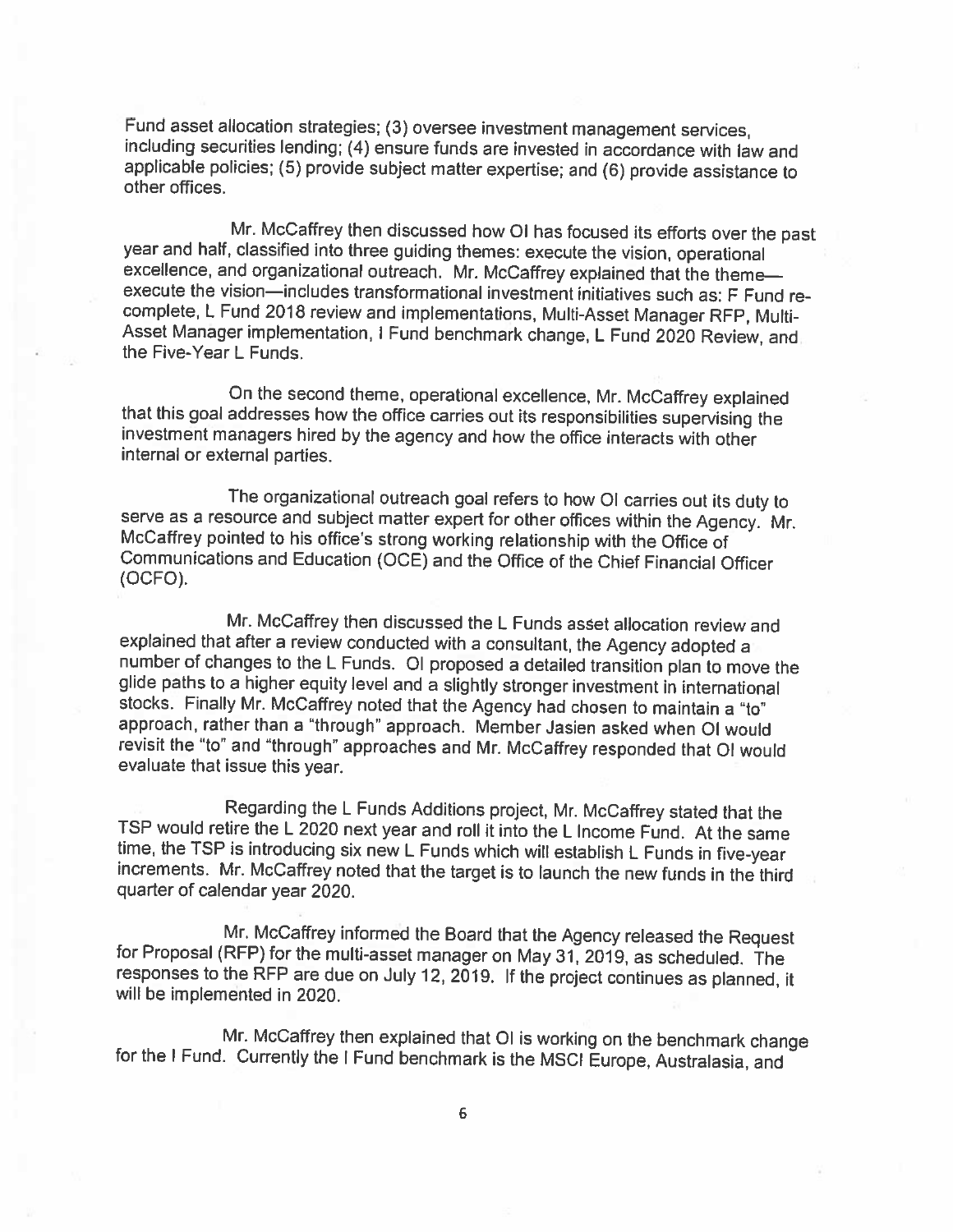Far East Index. The TSP is transitioning the I Fund to the MSCI All-Country World ex U.S. Investable Market Index, an index that includes an additional developed country, Canada, as well as 26 emerging markets countries.

Mr. McCaffrey concluded his report by discussing some of the organizational outreach OI conducted with OCE. The Agency offers a number of calculators on www.tsp.gov which help participants understand how much to save and how much income they can expect to receive in retirement. OI conducted a review of the calculators to ensure that they are functioning correctly.

#### 8. Additional Withdrawals Project Update.

Tanner Nohe, of the Office of Enterprise Planning, presented an update on the Additional Withdrawals Project (AWP). See "FRTIB Additional Withdrawals Project" (attached). Mr. Nohe stated that user acceptance testing for Phase One is continuing; testing is 76 percent complete for Phase Two, to be completed in mid-July; and testing for Phase Three will begin later this week. Mr. Nohe also noted that the Agency posted the proposed regulations in the Federal Register on June 10, 2019.

Mr. Nohe explained that the project recently completed a review of its risks. The project has only one high risk, web development. Mr. Nohe stated that as Phase Two completes testing, this risk should decrease.

Mr. Nohe concluded by discussing upcoming milestones and the communication effort surrounding AWP. The Agency posted an updated fact sheet following the May Board meeting, will begin hosting webinars for participants, and will send out mailings to separated participants in early July.

#### 9. Adjourn.

On a vote taken by the Chairman, the members closed the meeting at 9:52 a.m. for executive session.

At 10:37 a.m., upon completion of the executive session, the members reconvened the open portion of the meeting.

Whereupon, there being no further business, the following motion was made, seconded, and adopted without objection and Chairman Kennedy adjourned the meeting at 10:37 a.m.

MOTION: That this meeting be adjourned.

 $6R$   $M66$ 

Megan G. Grumbine Secretary

 $\overline{7}$